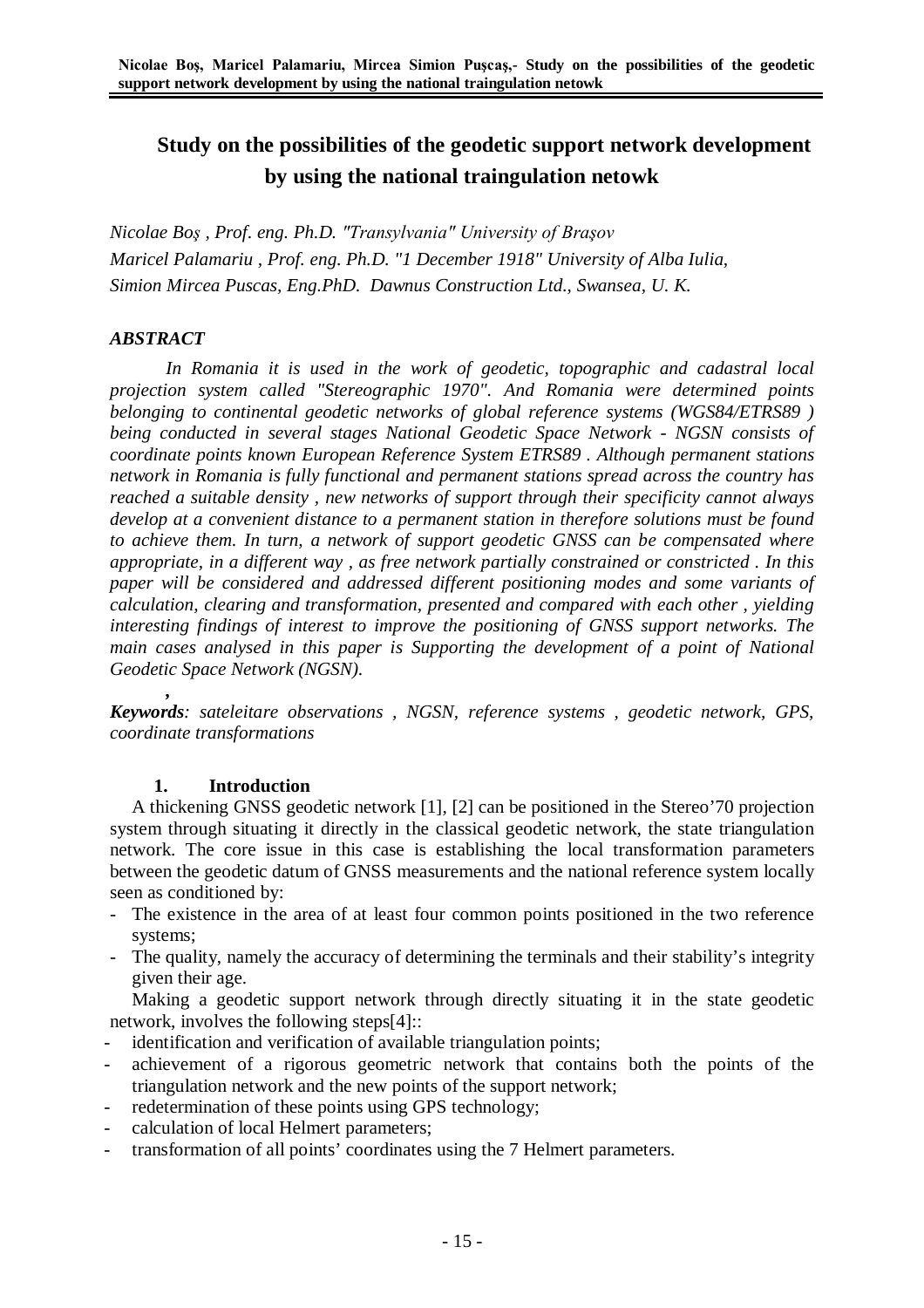Consequently, first, the geodetic triangulation network will be verified by comparing the initial coordinates to the newly determined ones using GNSS technology.

Obtaining local transformation parameters is performed by satellite observations in the current triangulation network, so that the old points would have two sets of known coordinates – the WGS84 system and the Stereo'70 national projection system[5]. Through specific mathematical procedures based on the points known in both systems, the local transformation parameters (also called coefficients) can be determined between the two systems so that the points of the new system are "forced" to be closer to their position in the local (original) coordinate system.

Once these points determined, all the other newly determined points will reach the new coordinate system. If the position obtained for the known points meets some criteria of accuracy, the newly obtained coordinates can be adopted for all points.

The main stages of designing and implementing the support network are outlined above. The main concerns in this chapter refer to highlighting a proper way of work by describing the steps to be run and the conditions to be met in order to achieve uniformity and accuracy requirements in positioning the points by this method.

For achieving the research in this chapter, we used[6]:

- the data acquired by the static method using the four L1/L2 GPS receivers;
- the support network we designed and implemented, consisting of 40 points;
- the coordinates of the state geodetic triangulation network that frame the area.

### **2. Checking the points of the triangulation network existing in the area**

The quality of the support network resulting this way will greatly depend on the quality of the triangulation network's points. Therefore, checking on the existing points should be one important start stage. In this stage, the local Helmert transformation parameters will be also computed. In consequence, based on the observations made in the classic network, the triangulation points were repositioned by using the GPS technology, in the WGS84 reference system, through the calculations carried out in a free network, using the Pintic East point as a reference point whose geocentric coordinates in the WGS84 reference system resulted from absolute positioning. The observations made in these points have been selected, calculated and compensated separately from the rest of the network. Calculations assumed running all the knownen stages and aimed to determine the three-dimensional components dX, dY, dZ of all network's vectors, relative to the Pinticu East point[6]: (Fig. 1).



**Figura 1. Adjusted baselines în the triangulation network**

The network was balanced and it resulted into the geocentric coordinates in the WGS84 reference system of the existing network points. There was special determination accuracy. Therefore, as it can be noted, the total deviation for each geocentric coordinate, for each point, does not exceed 1.5 mm (Fig. 2). Note that the accuracy obtained refers to the relative positioning of points calculated in the network, with the Pintic East point considered fixed.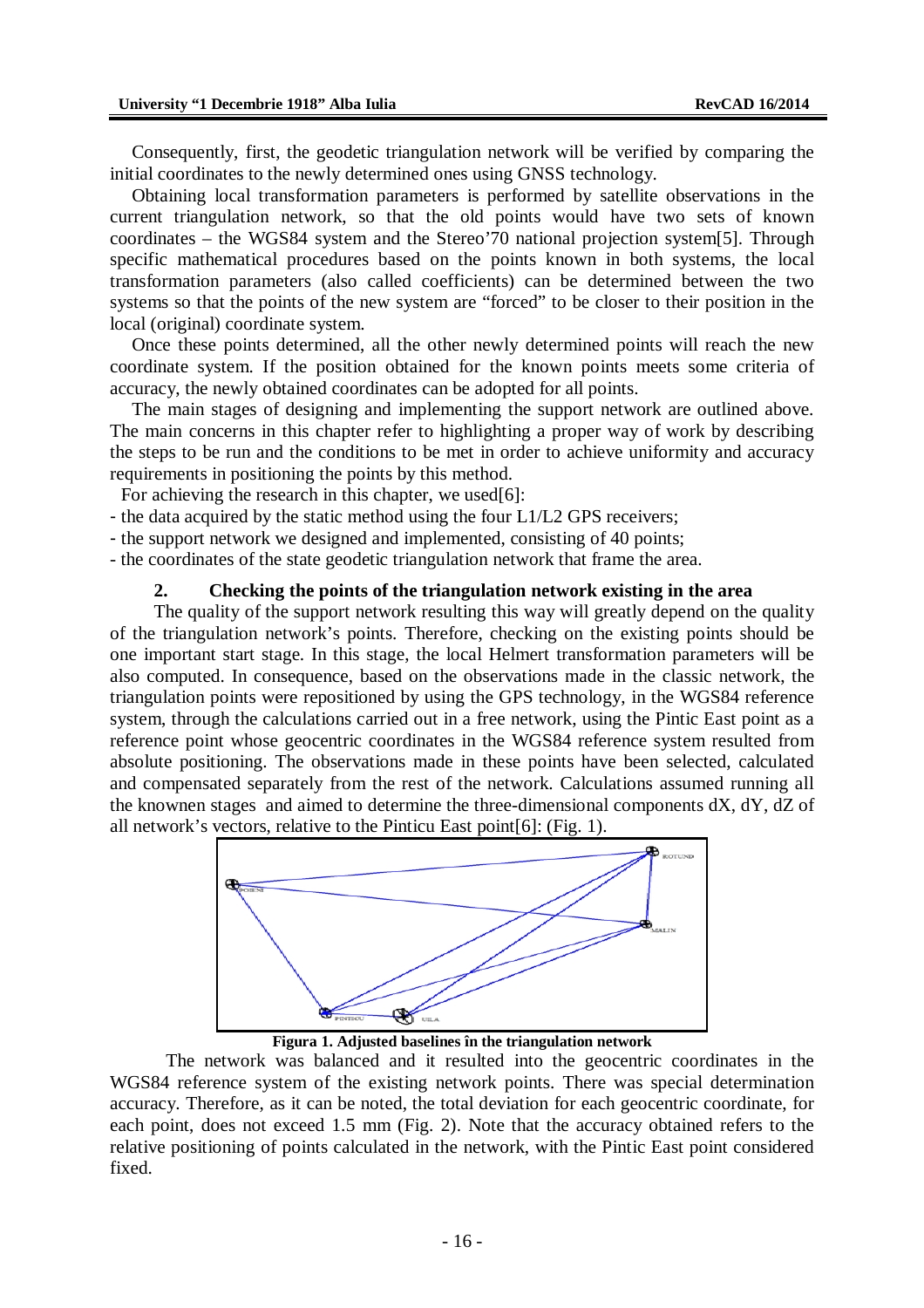| 5. Adjusted Points in WGS84 (Cart. Coordinates and Std. Dev.) |         |                                               |  |                                          |                |                |  |  |
|---------------------------------------------------------------|---------|-----------------------------------------------|--|------------------------------------------|----------------|----------------|--|--|
| Point                                                         | $X$ [m] | $Y$ [m]                                       |  | $Z$ [m] $ sX$ [mm] $ sY$ [mm] $ sZ$ [mm] |                |                |  |  |
| <b>MALIN</b>                                                  |         | 3960397.4220 1822285.5109 4641161.9999        |  | 10                                       | 08             | 10             |  |  |
| <b>PINTICU</b>                                                |         | 3968505.5446 1813593.3332 4637474.2775        |  | 0 <sub>0</sub>                           | 0 <sub>0</sub> | 0 <sub>0</sub> |  |  |
| <b>POIENI</b>                                                 |         | 3964737.8110 1808270.9063 4642536.2329        |  | 11                                       | 0.8            | 11             |  |  |
|                                                               |         | ROTUND 3957493.3789 1821199.0185 4644129.9735 |  | 11                                       | 09             | 11             |  |  |
| UILA                                                          |         | 3967514.1630 1816146.6439 4637313.1285        |  | 1.5                                      | 1.3            | 14             |  |  |

#### **Figura 2. The result of network adjustment of the**

The Cartesian coordinates of the old triangulation points, determined in the WGS84 reference system, were meant to serve in calculating the local parameters used in the spatial Helmert transformation. The results obtained by the 2D plan metric transformation are also presented as a choice for work.

## **2.1 The 3D spatial transformation of the triangulation points' coordinates**

The calculation steps taken in transforming the coordinates of the WGS84 reference system points into the Stereo'70 projection system were:

- a. The plane coordinates known in Stereo'70 were converted into B, L geodetic ellipsoid coordinates on Krasovsky ellipsoid.
- b. These geodetic coordinates were transformed into three-dimensional Cartesian coordinates corresponding to a three-dimensional coordinate system attached to the Krasovsky ellipsoid.
- c. The three-dimensional Cartesian coordinates of the points known in the two threedimensional Cartesian systems, help determine the seven Helmert transformation parameters – three translations, three rotations and a scale factor.
- d. The parameters thus obtained will help transform the geocentric coordinates of the old points of the WGS84 reference system into three-dimensional Cartesian coordinates within the three-dimensional Cartesian system corresponding to the Krasovsky ellipsoid.
- e. The coordinates thus obtained will be further converted into ellipsoidal coordinates and finally into plane Stereo'70 coordinates.

In the end, the points of the current network will have two coordinate sets  $-$  a first set of known coordinates and a set of coordinates determined from the GNSS observations.

The transformation parameters determined through the TopoSys program using first all the five points of triangulation are:

| $\Delta X = 144.963$ m  | $r_{\rm X} = -0.27170$ " |
|-------------------------|--------------------------|
| $\Delta Y = -132.459$ m | $r_Y = -0.13586"$        |
| $\Delta Z = 120.577 m$  | $r_Z = 0.36492$ "        |
| $k = 0.999989205$       |                          |

The differences between the known coordinates of the triangulation points and those obtained through GPS positioning, both projected in the Stereo'70, are relatively low (Table 1).

|                | Diferențe de coord. în punctele comune | Eroarea medie a coord. (cm) |             |       |                |                |
|----------------|----------------------------------------|-----------------------------|-------------|-------|----------------|----------------|
| Denumire punct | Dif. $X$ [cm]                          | Dif. $Y[cm]$                | Diff. Z[cm] | $m_X$ | m <sub>Y</sub> | m <sub>Z</sub> |
| Mălinis        | $-0.2$                                 | 5.7                         | 11.0        | ±4.4  | $\pm 11.5$     | $\pm 11.5$     |
| Pinticu        | 3.8                                    | 5.2                         | 13.0        |       |                |                |
| Dl. Poieni     | 5.0                                    | 7.3                         | $-7.4$      |       |                |                |
| Dl. Rotund     | $-5.3$                                 | 2.1                         | $-3.5$      |       |                |                |
| Uila Vest      | $-3.4$                                 | $-20.3$                     | $-13.1$     |       |                |                |

*Difference on the 3D transformation based on all old points Tabel 1*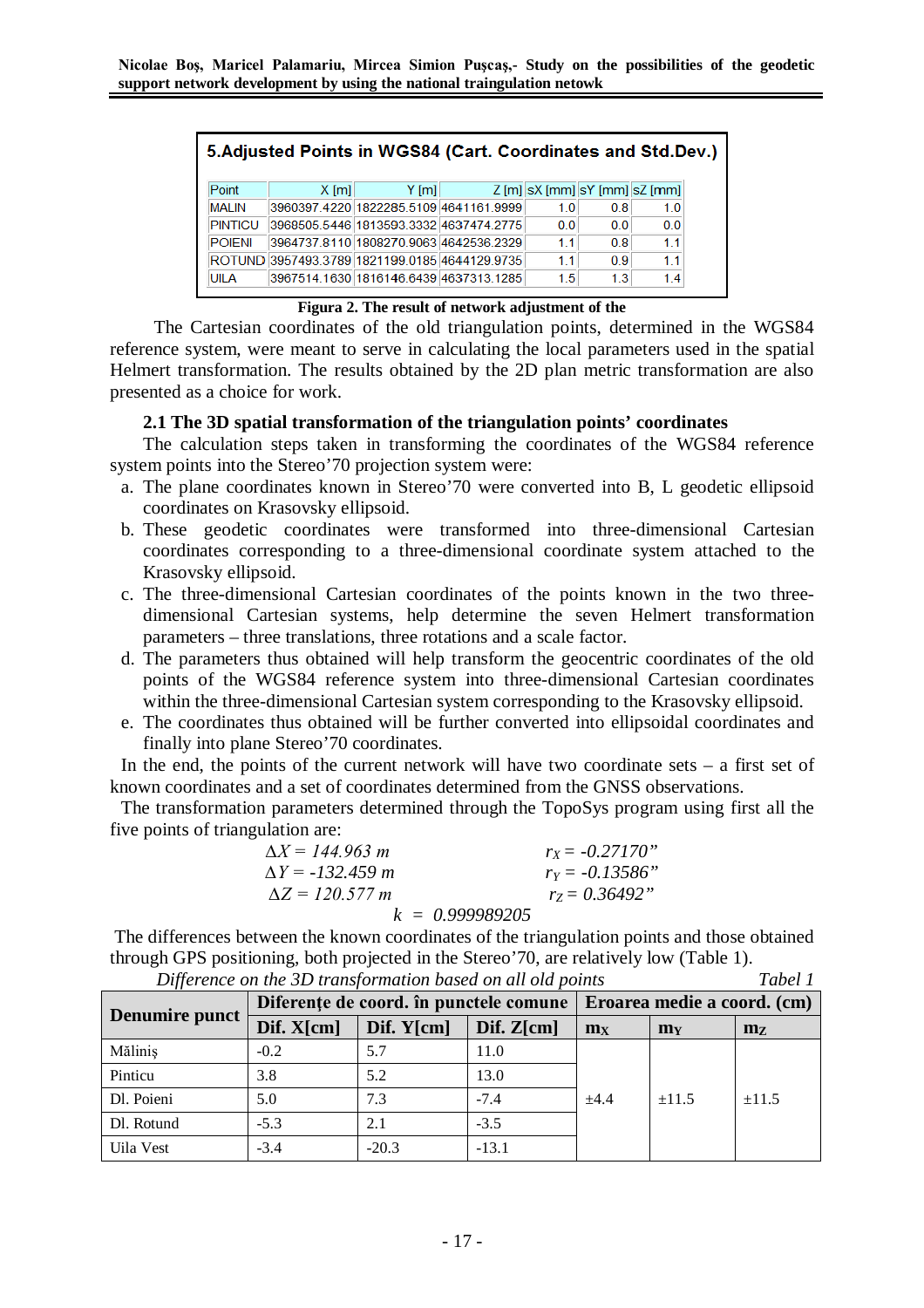It is noted that the Uila West point is over 20 cm deviated on the Y-axis, and therefore, after its exclusion, a new spatial transformation was run, resulting in a different set of transformation parameters, namely:

| $\Delta X = 54.568 \; m$   | $r_{\rm X}$ = -0.39875" |
|----------------------------|-------------------------|
| $\Delta Y = -188.817 \; m$ | $r_Y = 0.3781"$         |
| $\Delta Z = 204.154 \; m$  | $r_z = 0.35002$ "       |
| $k = 0.999990991$          |                         |

By this transformation, results have improved on each of the three axes, being below  $\pm$ 5 cm. This finding may be accepted in order to achieve a support network (Table 2). *The 3D transformation using four of the points Tabel 2*

| The SD transformation asing four of the points<br>100012 |             |                                        |                                      |                |                       |                |  |  |
|----------------------------------------------------------|-------------|----------------------------------------|--------------------------------------|----------------|-----------------------|----------------|--|--|
| <b>Denumire</b>                                          |             | Diferente de coord. în punctele comune | Eroarea                              | medie          | coord.<br>$\mathbf a$ |                |  |  |
| punct                                                    | Diff. X[cm] | Dif. $Y[cm]$                           | $\text{Dif. } \mathbb{Z}[\text{cm}]$ | m <sub>x</sub> | m <sub>V</sub>        | m <sub>z</sub> |  |  |
| Mălinis                                                  | $-0.8$      | 1.8                                    | 4.3                                  | $\pm 3.7$      | $+4.1$                | $+4.0$         |  |  |
| Pinticu                                                  | $-3.1$      | $-6.1$                                 | 2.6                                  |                |                       |                |  |  |
| Dl. Poieni                                               | 5.4         | 2.1                                    | $-3.6$                               |                |                       |                |  |  |
| Dl. Rotund                                               | $-1.4$      | 2.2                                    | $-3.2$                               |                |                       |                |  |  |

**2.2. Coordinates' 2D transformation**

In order to have a complete view on the processing result and on any differences, we also studied the case of the plan metric transformation[6]:. The steps were:

- a. The geocentric coordinates of the old points previously obtained within the WGS84 reference system will be converted into B, L geodetic coordinates related to the WGS84 ellipsoid.
- b. These coordinates will be further converted into plane coordinates corresponding to a plane projections attached to this ellipsoid, but with the projection parameters corresponding to the Stereo'70 projection. This system will be called in calculations "the particular coordinate system".
- c. The two sets of coordinates corresponding to the old points will help calculate the corresponding plan metric transformation parameters.
- d. The parameters so determined, will help convert the coordinates of the old points within the particular system into the Stereo'70 projection system.

In the end, the same as in the 3D transformation, the points of the triangulation network will have two coordinate sets – a first set of known coordinates and a set of coordinates determined from the GNSS observations.

The transformation parameters were also determined through the TopoSys program:

| $X_0 = 31,700$  | $m_0 = 0.109$        | $m_x = 0.064$ |
|-----------------|----------------------|---------------|
| $Y_0 = 124.390$ |                      | $m_v = 0.096$ |
|                 | $k_x = 0.9999955084$ |               |
|                 | $k_v = 0.9999955084$ |               |

All the five points were used at the beginning (Table 3). *Coordinates difference on the 2D transformation using all old points Tabel 3*

| Coordinates allevence on the 2D transformation using all old points<br>ravet s |                            |            |                           |            |                  |         |  |  |  |
|--------------------------------------------------------------------------------|----------------------------|------------|---------------------------|------------|------------------|---------|--|--|--|
| Nr. pct.                                                                       | <b>Coordonate initiale</b> |            | <b>Transformare plana</b> |            | <b>Diferente</b> |         |  |  |  |
|                                                                                |                            |            | X                         |            | $dx$ [cm]        | dy[cm]  |  |  |  |
| Mălinis                                                                        | 609452.507                 | 477940.435 | 609452.565                | 477940.487 | 5.8              | 5.2     |  |  |  |
| Pinticu                                                                        | 604250.728                 | 466638.889 | 604250.777                | 466638.920 | 4.6              | 3.1     |  |  |  |
| Dl. Poieni                                                                     | 611843.269                 | 463407.048 | 611843.164                | 463407.096 | $-10.5$          | 4.8     |  |  |  |
| Dl. Rotund                                                                     | 613736.106                 | 478183.039 | 613736.112                | 478183.079 | 0.6              | 4.0     |  |  |  |
| Uila Vest                                                                      | 604009.012                 | 469371.371 | 604009.006                | 469371.200 | $-0.6$           | $-17.1$ |  |  |  |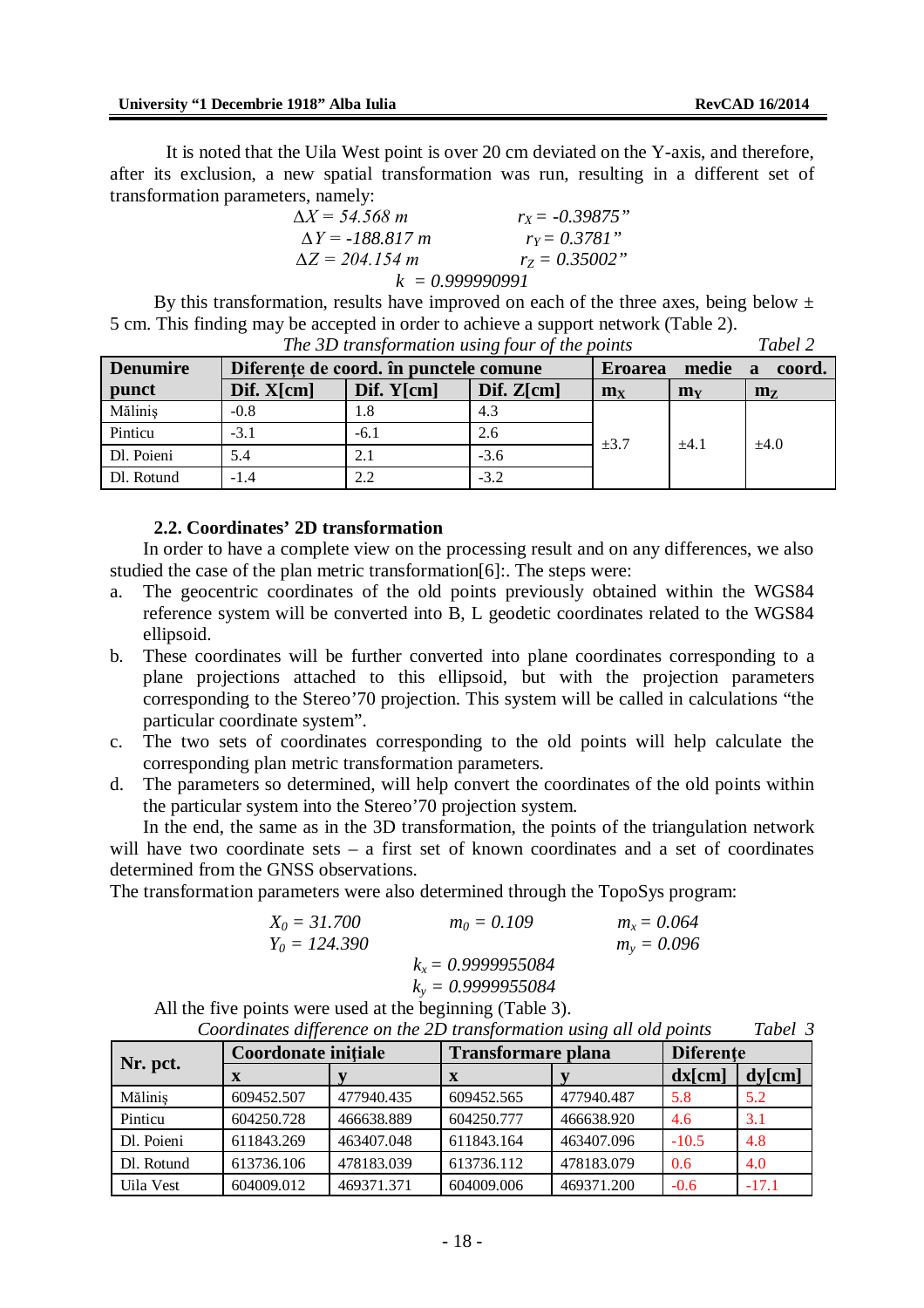It is noted that in this case too, the Uila West point registers the greatest deviation. Therefore, it will be removed and new transformation parameters will be determined:

| $X_0 = 32.650$  | $m_0 = 0.085$        | $m_r = 0.054$ |
|-----------------|----------------------|---------------|
| $Y_0 = 120.861$ |                      | $m_v = 0.032$ |
|                 | $k_r = 0.9999972979$ |               |
|                 | $k_v = 0.9999972979$ |               |

It is noted that in this case too, by eliminating the Uila West point, results were improved (Table 4). *Elements of 2D transformation using four points Tabel 4*

| Elements of ZD transformation using four points |                 | 1 avet 4   |                    |            |            |        |
|-------------------------------------------------|-----------------|------------|--------------------|------------|------------|--------|
| Den. Pct.                                       | Coord. initiale |            | Transformare plană | $\Delta x$ | $\Delta y$ |        |
|                                                 | X               |            | $\mathbf x$        |            | [cm]       | [cm]   |
| Malinis                                         | 609452.507      | 477940.435 | 609452.536         | 477940.455 | 2.9        | 2.0    |
| Pinticu                                         | 604250.728      | 466638.889 | 604250.784         | 466638.844 | 5.6        | $-4.5$ |
| Dl. Poieni                                      | 611843.269      | 463407.048 | 611843.202         | 463407.047 | $-6.7$     | $-0.1$ |
| Dl. Rotund                                      | 613736.106      | 478183.039 | 613736.089         | 478183.065 | $-1.7$     | 2.6    |

By grouping the results, we may note that differences in plane  $(\Delta x, \Delta y)$  between the two sets of coordinates taken from the geodesic triangulation and repositioned through GPS technology are low, up to 6 cm in both transformations (Table 5, table 6). The differences in height are also acceptable, although normal rates and ellipsoid heights have different references, namely on the glob and on the ellipsoid (Table 5).<br>Coordinates difference of the ald points with a 3D

| Coordinates difference of the old points with a 3D transformation |                 |            |         |                       |            |            |            |                    | Tabel 5       |
|-------------------------------------------------------------------|-----------------|------------|---------|-----------------------|------------|------------|------------|--------------------|---------------|
| Den. Pct.                                                         | Coord. initiale |            |         | Transformare spațială | $\Delta x$ | $\Delta y$ | $\Delta z$ |                    |               |
|                                                                   | X               |            | Z       | z<br>$\mathbf{X}$     |            |            | [cm]       | $\sqrt{\text{cm}}$ | $\mathsf{cm}$ |
| Mălinis                                                           | 609452.507      | 477940.435 | 777.880 | 609452.537            | 477940.452 | 777.911    | 3.0        | 1.7                | 3.1           |
| Pinticu                                                           | 604250.728      | 466638.889 | 640.210 | 604250.787            | 466638.844 | 640.193    | 5.9        | 4.5                | 1.7           |
| Dl. Poieni                                                        | 611843.269      | 463407.048 | 493.689 | 611843.204            | 463407.041 | 493.702    | 6.5        | 0.7                | 1.3           |
| Dl. Rotund                                                        | 613736.106      | 478183.039 | 839.980 | 613736.088            | 478183.062 | 839.954    | 1.8        | 2.3                | 2.6           |
| Uila Vest                                                         | 604009.012      | 469371.371 | 632.269 | 604009.008            | 469371.127 | 631.933    | 0.4        | 24.4               | 33.6          |

*Coordinates difference of the old points between 3D and 2D transformations Tabel 6*

| Den. Pct.  |            | Transformare spațială | <b>Transformare plană</b> | $\Delta x$ | $\Delta y$ |     |
|------------|------------|-----------------------|---------------------------|------------|------------|-----|
| Măliniș    | 609452.537 | 477940.452            | 609452.536                | 477940.455 | $-0.2$     | 0.2 |
| Pinticu    | 604250.787 | 466638.844            | 604250.784                | 466638.844 | $-0.3$     | 0.0 |
| Dl. Poieni | 611843.204 | 463407.041            | 611843.202                | 463407.047 | $-0.2$     | 0.6 |
| Dl. Rotund | 613736.088 | 478183.062            | 613736.089                | 478183.065 | 0.1        | 0.3 |
| Uila Vest  | 604009.008 | 469371.127            | 604009.004                | 469371.129 | $-0.4$     | 0.2 |

## **3. Data processing in the support network**

Once old points were checked and the results were considered satisfactory, we started to calculate the support network. This network's processing was achieved through taking into consideration an available network. The observations' duration was the greatest within the Pinticu point, so that the program had automatically chosen this reference.

The data files obtained from observations were processed daily. They aimed at identifying possible errors produced by either operators or equipment, or at identifying errors in the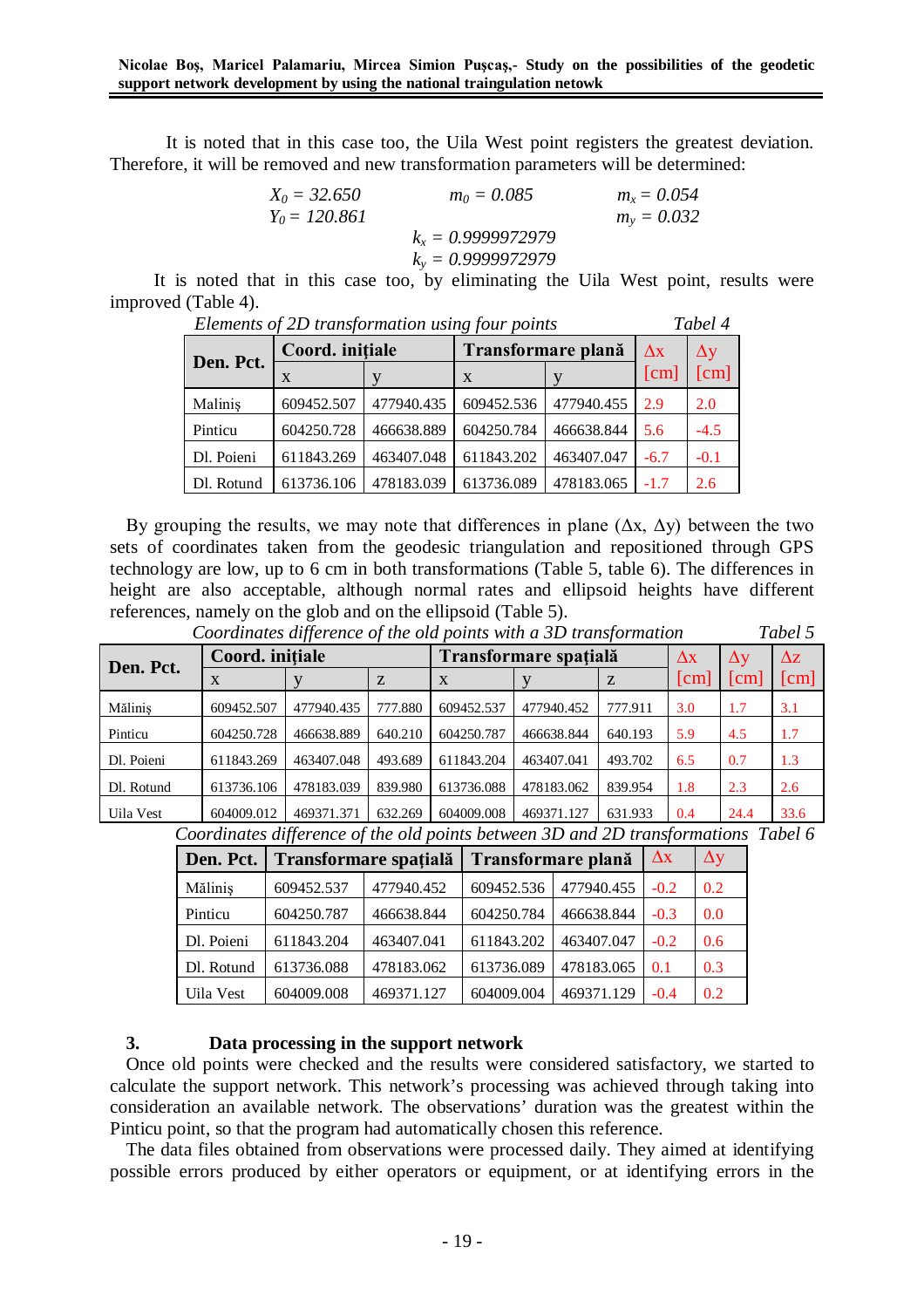satellite signals. The vectors characterized by insufficient observation periods, by small number of satellites, or by large processing errors, had been re-observed.

At the end it resulted a design of all the vectors projected (Fig. 3). Since all errors have been eliminated by checking data every day, all the solutions obtained in the final processing were above expectations.



#### **Figura 3. The final support network**

The network has also been freely balanced so that to allow checking the network's internal geometry. The relative determination accuracy of each vector in the WGS84 reference system (and thus the coordinate system) was millimetric (Table 7). The compensation's result can also be regarded in numbers in different tables. The program calculates and expresses the average squared errors for the quantities determined at various stages of processing. We can thus follow the average squared errors for the components of each vector, the average squared errors for the geocentric coordinates and the average squared errors for the geodetic coordinates on the WGS84 ellipsoid (Table 8). We recall here that these indicators are in the free network. As the absolute precision is not influenced by the absolute precision of the coordinates of the reference point, we are interested in the result of compensation in this case only in terms of the relative accuracy obtained.

| <b>Baseline</b>       | DX[m]                   | $DY$ [m]                        | $\mathbf{DZ}$ [m] | $ SDX $ [mm] $ SDY $ [mm] $ SDZ $ [mm] |     |     |
|-----------------------|-------------------------|---------------------------------|-------------------|----------------------------------------|-----|-----|
| $ 01-02 $             | -1783.5466              | 4375.8271                       | $-140.7199$       | 4.5                                    | 3.9 | 5.3 |
| $ 01-03 $             | -1934.1715              | 5227.2740                       | $-321.1932$       | 4.8                                    | 4.0 | 5.6 |
| MALIN-780             | -2619.1454              | 314.7720                        | 1995.4955         | 4.9                                    | 3.4 | 4.6 |
| MALIN-PINTICU         | 8108.1155               | $-8692.1803$                    | $-3687.7264$ 2.4  |                                        | 1.8 | 2.4 |
| <b>MALIN-POIENI</b>   | 4340.3836               | -14014.6058 1374.2277           |                   | 2.3                                    | 1.6 | 2.3 |
| POIENI-01             | -548.4740               | $-201.4087$                     | 356.7099          | $ 2.3\rangle$                          | 1.8 | 2.4 |
| POIENI-10             | -5526.9767              | 8720.0593                       | 1287.5954         | $ 4.1\rangle$                          | 2.8 | 4.0 |
| ROTUND-20             | 3084.6774               | $-2767.7515$                    | $-1901.3912 4.2$  |                                        | 3.1 | 4.1 |
| <b>ROTUND-PINTICU</b> | 11012.1583              | -7605.6874                      | $-6655.7007$  2.9 |                                        | 2.2 | 2.7 |
| <b>ROTUND-POIENI</b>  | 7244.4264               | $-12928.1130 - 1593.7466$ (2.9) |                   |                                        | 2.0 | 2.6 |
| <b>UILA-PINTICU</b>   | 991.3783                | $-2553.3112$                    | 161.1468          | 4.0                                    | 3.5 | 3.8 |
| <b>UILA-ROTUND</b>    | $-10020.7800$ 5052.3762 |                                 | 6816.8475         | $ 4.2\rangle$                          | 3.6 | 3.9 |

*Base line adjustment în the support network (WGS84) (partially) Tabel 7*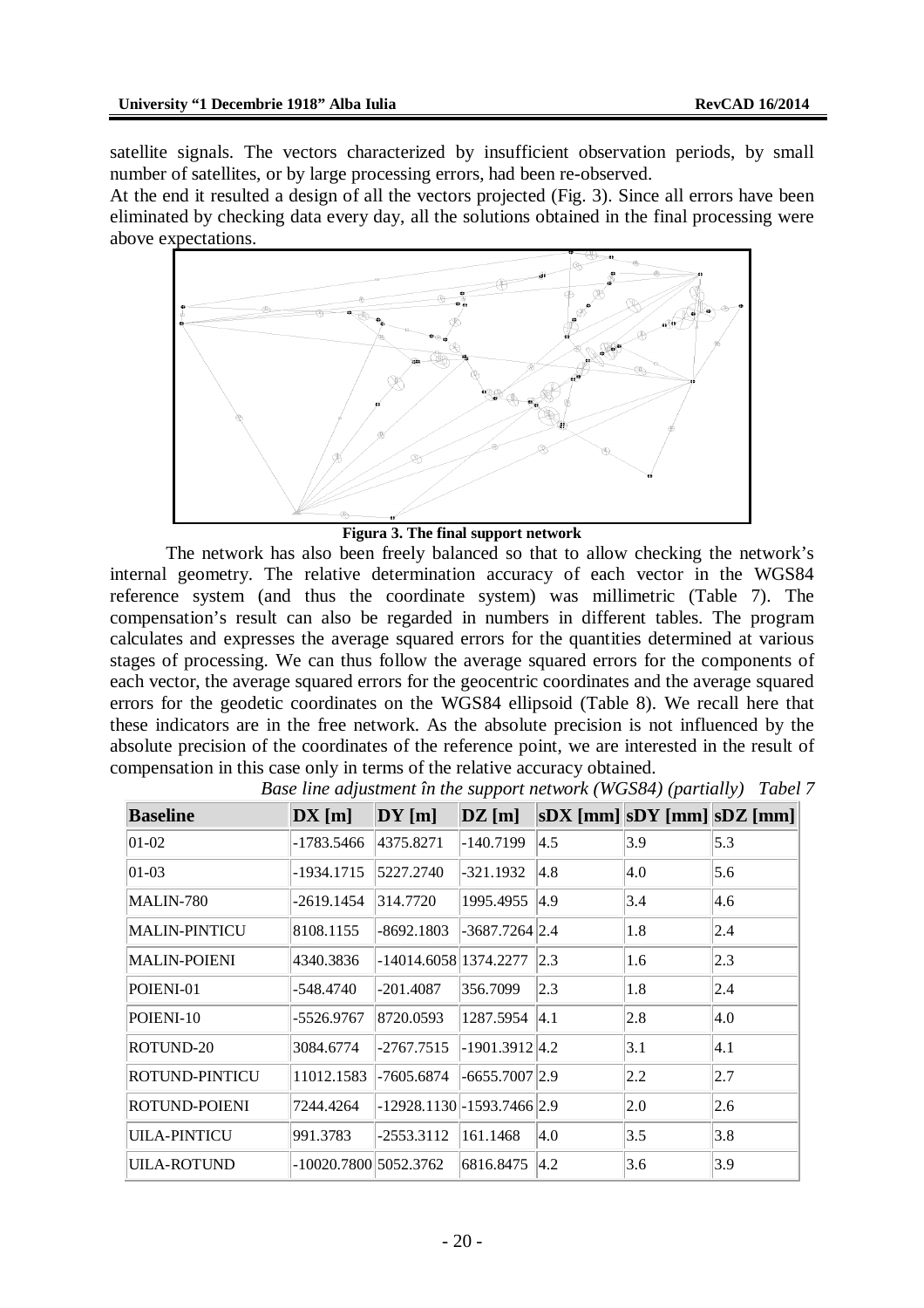**Nicolae Boş, Maricel Palamariu, Mircea Simion Puşcaş,- Study on the possibilities of the geodetic support network development by using the national traingulation netowk**

| Point        | Lat [Deg]                                               | Lon [Deg] |               |     | ell.H $[m]$ sN $[mm]$ sE $[mm]$ sH $[mm]$ |
|--------------|---------------------------------------------------------|-----------|---------------|-----|-------------------------------------------|
| $ 01\rangle$ | N 47° 00' 39.91765" E 24° 31' 03.93150" 394.8330        |           | 2.4           | 1.8 | 3.9                                       |
| 11           | N 47° 01′ 20.65466″ E 24° 39′ 08.97090″ 522.8638        |           | 3.8           | 2.7 | 6.9                                       |
| 16           | N 46° 58′ 36.47919″ E 24° 38′ 51.60867″ 491.5529        |           | 5.1           | 3.6 | 10.5                                      |
| 17           | N 46° 58′ 31.66581″ E 24° 38′ 59.20930″  492.5210       |           | $ 4,3\rangle$ | 3.2 | 7.3                                       |
| 18           | N 46° 57′ 00.07764″ E 24° 41′ 32.31485″  491.7777       |           | 3.2           | 2.3 | 5.4                                       |
| 19           | N 46° 59′ 29.99320″ E 24° 40′ 08.85450″ 534.8570        |           | 3.3           | 2.5 | 6.1                                       |
| 20           | N 47° 00' 00.90356" E 24° 39' 41.05459" 509.8744        |           | 2.7           | 2.0 | 5.3                                       |
| PINTICU      | N 46° 56' 12.95211" E 24° 33' 36.84270" 677.9694        |           | 1.8           | 1.4 | $\vert 3.1 \vert$                         |
| POIENI       | N 47° 00' 18.24296" E 24° 31' 01.83200" 531.1893        |           | 1.8           | 1.3 | 2.9                                       |
|              | ROTUND N 47° 01' 21.88568" E 24° 42' 41.08740" 877.8477 |           | 1.8           | 1.3 | 2.9                                       |
| UILA         | N 46° 56′ 05.59349″ E 24° 35′ 46.09943″ 569.7993        |           | 3.0           | 2.3 | 5.2                                       |

*Adjusted points în the support network (WGS84 geodetic coordinates) (partially) Tabel 8*

However, using the geocentric coordinates of the new points, along with the transformation parameters determined in the previous chapter, the coordinates of these points would be converted into plane coordinates in the Stereo'70 national projection plan. Processing operations were performed through the TopoSys program (Table 9).

*Coordinates differences of the network's points between 3D transformation and the 2D transformation Tabel 9*

| transformation<br>$\mu$ |                              |            |                         |            |                  |          |  |
|-------------------------|------------------------------|------------|-------------------------|------------|------------------|----------|--|
| Nr. Pct                 | <b>Transformare Spațială</b> |            | <b>Transformare 2D</b>  |            | <b>Diferente</b> |          |  |
|                         | <b>Nord</b>                  | Est        | <b>Nord</b>             | Est        | dN               | dE       |  |
| 1                       | $\mathbf{2}$                 | 3          | $\overline{\mathbf{4}}$ | 5          | 6                | 7        |  |
| 1                       | 612512.144                   | 463455.466 | 612512.139              | 463455.476 | 0.005            | $-0.010$ |  |
| $\overline{2}$          | 612246.151                   | 468174.220 | 612246.144              | 468174.231 | 0.006            | $-0.011$ |  |
| 3                       | 611959.841                   | 469009.454 | 611959.835              | 469009.465 | 0.006            | $-0.011$ |  |
| 4                       | 611798.269                   | 469131.231 | 611798.262              | 469131.242 | 0.007            | $-0.011$ |  |
| 5                       | 611304.122                   | 470513.641 | 611304.115              | 470513.652 | 0.007            | $-0.011$ |  |
| 6                       | 611231.699                   | 470707.581 | 611231.692              | 470707.593 | 0.007            | $-0.011$ |  |
| 7                       | 610482.216                   | 471450.426 | 610482.208              | 471450.437 | 0.008            | $-0.011$ |  |
| 8                       | 612598.629                   | 471274.013 | 612598.622              | 471274.025 | 0.007            | $-0.012$ |  |
| 9                       | 613010.639                   | 471396.256 | 613010.633              | 471396.267 | 0.006            | $-0.011$ |  |
| 10                      | 613689.562                   | 473643.316 | 613689.557              | 473643.327 | 0.006            | $-0.011$ |  |
| 11                      | 613716.118                   | 473704.271 | 613716.112              | 473704.282 | 0.006            | $-0.011$ |  |
| 12                      | 614635.296                   | 474501.092 | 614635.293              | 474501.101 | 0.003            | $-0.009$ |  |
| 13                      | 614436.506                   | 475652.082 | 614436.502              | 475652.092 | 0.004            | $-0.010$ |  |
| 14                      | 608578.379                   | 468976.263 | 608578.372              | 468976.272 | 0.007            | $-0.009$ |  |
| 15                      | 608785.712                   | 472310.190 | 608785.704              | 472310.200 | 0.008            | $-0.010$ |  |
| 16                      | 608648.801                   | 473315.080 | 608648.792              | 473315.090 | 0.008            | $-0.010$ |  |
| 17                      | 608499.474                   | 473475.037 | 608499.465              | 473475.047 | 0.008            | $-0.010$ |  |
| 18                      | 605658.240                   | 476699.519 | 605658.229              | 476699.529 | 0.011            | $-0.010$ |  |
| 19                      | 610293.990                   | 474954.349 | 610293.982              | 474954.359 | 0.007            | $-0.010$ |  |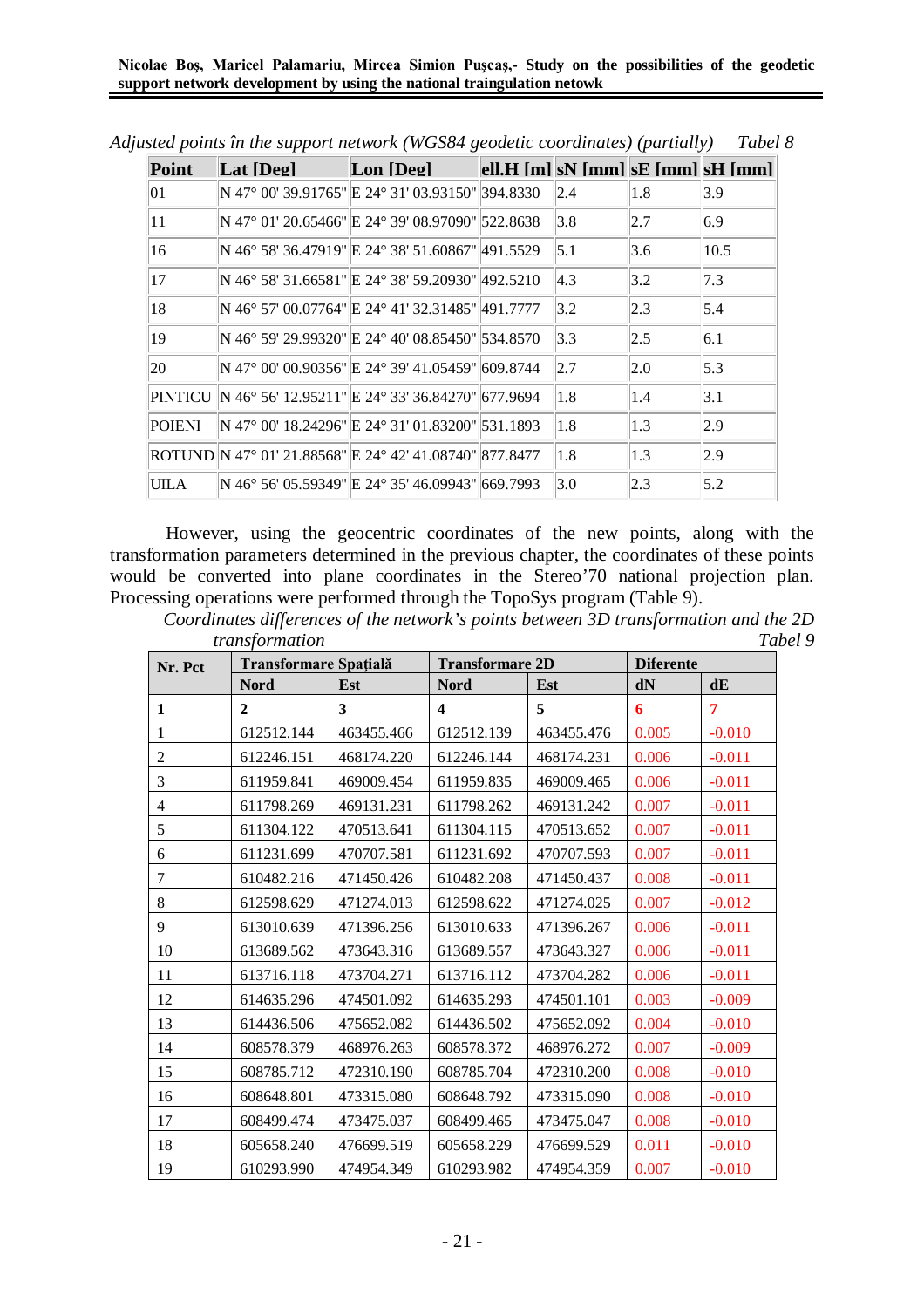| 20  | 611250.836 | 474371.138 | 611250.832 | 474371.146 | 0.005 | $-0.008$ |
|-----|------------|------------|------------|------------|-------|----------|
| 21  | 611927.130 | 474579.539 | 611927.125 | 474579.547 | 0.005 | $-0.008$ |
| 22  | 612492.078 | 474976.816 | 612492.073 | 474976.824 | 0.005 | $-0.009$ |
| 23  | 613776.220 | 475699.670 | 613776.216 | 475699.678 | 0.003 | $-0.008$ |
| 24  | 611758.172 | 477408.904 | 611758.166 | 477408.913 | 0.006 | $-0.009$ |
| 25  | 611709.808 | 477148.122 | 611709.802 | 477148.131 | 0.006 | $-0.009$ |
| 26  | 610388.919 | 471486.692 | 610388.911 | 471486.703 | 0.008 | $-0.011$ |
| 27  | 610741.016 | 475672.884 | 610741.009 | 475672.894 | 0.007 | $-0.010$ |
| 28  | 610585.032 | 475367.918 | 610585.025 | 475367.928 | 0.007 | $-0.010$ |
| 29  | 609062.629 | 472003.678 | 609062.621 | 472003.688 | 0.008 | $-0.010$ |
| 707 | 607746.898 | 474218.141 | 607746.890 | 474218.150 | 0.008 | $-0.009$ |
| 708 | 607644.677 | 474200.900 | 607644.668 | 474200.909 | 0.009 | $-0.009$ |
| 720 | 613387.736 | 475576.244 | 613387.732 | 475576.252 | 0.004 | $-0.008$ |
| 730 | 609647.688 | 474683.963 | 609647.681 | 474683.973 | 0.008 | $-0.010$ |
| 734 | 610868.080 | 475852.220 | 610868.073 | 475852.230 | 0.007 | $-0.010$ |
| 738 | 609534.071 | 474532.305 | 609534.063 | 474532.315 | 0.008 | $-0.010$ |
| 757 | 610277.367 | 470113.845 | 610277.360 | 470113.854 | 0.007 | $-0.010$ |
| 758 | 610266.985 | 470010.983 | 610266.978 | 470010.993 | 0.007 | $-0.010$ |
| 780 | 612451.376 | 479331.884 | 612451.372 | 479331.890 | 0.003 | $-0.006$ |
| 785 | 612149.756 | 477971.275 | 612149.752 | 477971.282 | 0.004 | $-0.007$ |
| 786 | 612255.551 | 478406.471 | 612255.547 | 478406.478 | 0.004 | $-0.007$ |

The coordinates obtained by plane transformation will be used as the unit of comparison towards the coordinates of the point calculated through development towards the permanent station (Table 10).

| Coordinates differences of the network's points between ETRS89 processesing and the |  |  |            |
|-------------------------------------------------------------------------------------|--|--|------------|
| 2D transformation                                                                   |  |  | Tabelul 10 |

| Nr.<br>Pct.    | Stația permanentă<br><b>Utilitar TrasDatRO</b> |            | <b>Transformare 2D</b> |            | <b>Diferente</b> |       |
|----------------|------------------------------------------------|------------|------------------------|------------|------------------|-------|
|                | <b>Nord</b>                                    | Est        | <b>Nord</b>            | Est        | dN               | dE    |
| 1              | $\mathbf{2}$                                   | 3          | 4                      | 5          | 6                | 7     |
| 1              | 612512.150                                     | 463455.512 | 612512.139             | 463455.476 | 0.011            | 0.036 |
| $\mathfrak{D}$ | 612246.052                                     | 468174.293 | 612246.144             | 468174.231 | $-0.092$         | 0.062 |
| 3              | 611959.723                                     | 469009.531 | 611959.835             | 469009.465 | $-0.112$         | 0.066 |
| 4              | 611798.144                                     | 469131.309 | 611798.262             | 469131.242 | $-0.118$         | 0.067 |
| 5              | 611303.962                                     | 470513.725 | 611304.115             | 470513.652 | $-0.153$         | 0.073 |
| 6              | 611231.534                                     | 470707.669 | 611231.692             | 470707.593 | $-0.158$         | 0.076 |
| 7              | 610482.015                                     | 471450.517 | 610482.208             | 471450.437 | $-0.193$         | 0.080 |
| 8              | 612598.488                                     | 471274.109 | 612598.622             | 471274.025 | $-0.134$         | 0.084 |
| 9              | 613010.506                                     | 471396.352 | 613010.633             | 471396.267 | $-0.127$         | 0.085 |
| 10             | 613689.427                                     | 473643.422 | 613689.557             | 473643.327 | $-0.130$         | 0.095 |
| 11             | 613715.981                                     | 473704.379 | 613716.112             | 473704.282 | $-0.131$         | 0.097 |
| 12             | 614635.183                                     | 474501.213 | 614635.293             | 474501.101 | $-0.110$         | 0.112 |
| 13             | 614436.395                                     | 475652.207 | 614436.502             | 475652.092 | $-0.107$         | 0.115 |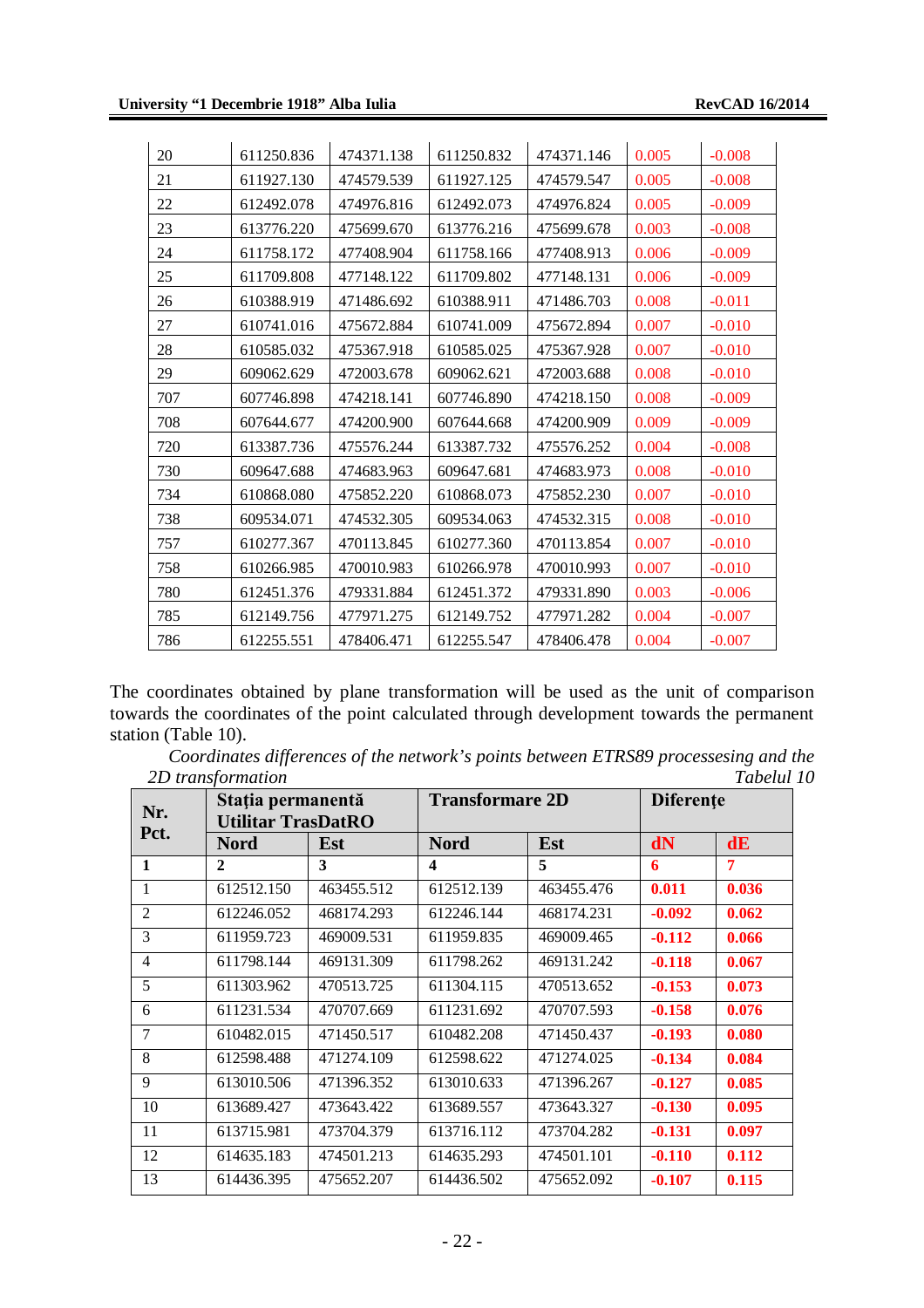#### **Nicolae Boş, Maricel Palamariu, Mircea Simion Puşcaş,- Study on the possibilities of the geodetic support network development by using the national traingulation netowk**

| 14  | 608578.191 | 468976.350 | 608578.372 | 468976.272 | $-0.181$ | 0.078 |
|-----|------------|------------|------------|------------|----------|-------|
| 15  | 608785.465 | 472310.291 | 608785.704 | 472310.200 | $-0.239$ | 0.091 |
| 16  | 608648.547 | 473315.189 | 608648.792 | 473315.090 | $-0.245$ | 0.099 |
| 17  | 608499.223 | 473475.147 | 608499.465 | 473475.047 | $-0.242$ | 0.100 |
| 18  | 605658.005 | 476699.640 | 605658.229 | 476699.529 | $-0.224$ | 0.111 |
| 19  | 610293.771 | 474954.466 | 610293.982 | 474954.359 | $-0.211$ | 0.107 |
| 20  | 611250.645 | 474371.249 | 611250.832 | 474371.146 | $-0.187$ | 0.103 |
| 21  | 611926.951 | 474579.649 | 611927.125 | 474579.547 | $-0.174$ | 0.102 |
| 22  | 612491.919 | 474976.940 | 612492.073 | 474976.824 | $-0.154$ | 0.116 |
| 23  | 613776.093 | 475699.799 | 613776.216 | 475699.678 | $-0.123$ | 0.121 |
| 24  | 611757.995 | 477409.031 | 611758.166 | 477408.913 | $-0.171$ | 0.118 |
| 25  | 611709.636 | 477148.250 | 611709.802 | 477148.131 | $-0.166$ | 0.119 |
| 26  | 610388.716 | 471486.783 | 610388.911 | 471486.703 | $-0.195$ | 0.080 |
| 27  | 610740.822 | 475673.004 | 610741.009 | 475672.894 | $-0.187$ | 0.110 |
| 28  | 610584.832 | 475368.033 | 610585.025 | 475367.928 | $-0.193$ | 0.105 |
| 29  | 609062.389 | 472003.776 | 609062.621 | 472003.688 | $-0.232$ | 0.088 |
| 707 | 607746.648 | 474218.257 | 607746.890 | 474218.150 | $-0.242$ | 0.107 |
| 708 | 607644.421 | 474201.016 | 607644.668 | 474200.909 | $-0.247$ | 0.107 |
| 720 | 613387.601 | 475576.372 | 613387.732 | 475576.252 | $-0.131$ | 0.120 |
| 730 | 609647.435 | 474684.082 | 609647.681 | 474683.973 | $-0.246$ | 0.109 |
| 734 | 610867.886 | 475852.344 | 610868.073 | 475852.230 | $-0.187$ | 0.114 |
| 738 | 609533.819 | 474532.419 | 609534.063 | 474532.315 | $-0.244$ | 0.104 |
| 757 | 610277.185 | 470113.929 | 610277.360 | 470113.854 | $-0.175$ | 0.075 |
| 758 | 610266.805 | 470011.067 | 610266.978 | 470010.993 | $-0.173$ | 0.074 |
| 780 | 612451.252 | 479332.020 | 612451.372 | 479331.890 | $-0.120$ | 0.130 |
| 785 | 612149.611 | 477971.404 | 612149.752 | 477971.282 | $-0.141$ | 0.122 |
| 786 | 612255.415 | 478406.603 | 612255.547 | 478406.478 | $-0.132$ | 0.125 |
|     |            |            |            |            |          |       |

# **4. Conclusions**

The results presented in the previous chapters lead to a series of aspects:

- The support network designed and developed by using GNSS technology was calculated as free network.
- The final accuracy of a geodesic support network positioning is given both by the absolute accuracy obtained from the processing and compensation into the WGS84 reference system, and by the accuracy of the coordinate transformation to the national reference system.
- Internal geometry of the network has a significant effect in achieving the requirements of accuracy, uniformity and safety.
- GNSS permanent stations have an important role both in the development of geodetic networks and in obtaining new points with known coordinates in the ETRS89 European reference system.
- In designing the vectors in the support networks, it is not necessary that each new point of the network to be connected to a known point.
- The number of fixed points used to calculate the support networks influences the accuracy of the network; in this case, a fixed point is recommended to 15-20 new points.